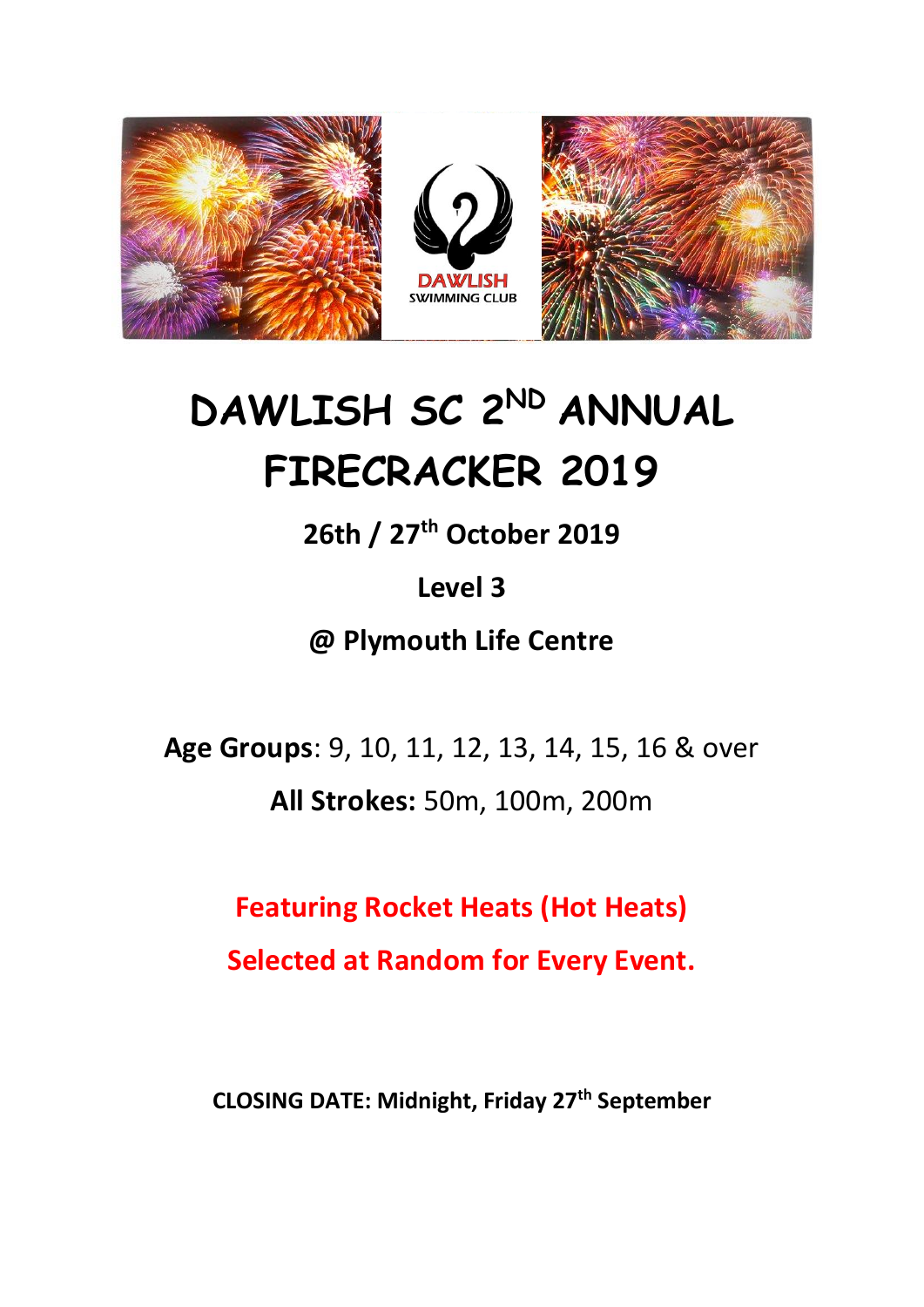



# **Level 3 Open Meet**

(Under Swim England Laws and Regulations and Technical Rules of Racing)

Licence Number:

3SW190250

Saturday 26<sup>th</sup> - Sunday 27<sup>th</sup> October 2019

This Meet Will Enable Swimmers to Obtain Qualifying Times for Entry into County and Regional Competitions.

**VENUE Plymouth Life Centre Mayflower Drive, Plymouth, PL2 3DG**

**POOL 10 Lane – 25m pool Electronic timing Anti-turbulence lane ropes. 2 Lanes of adjacent 25m pool for swim down. On site cafeteria and parking. Pool depth: entire pool is 2 metres.**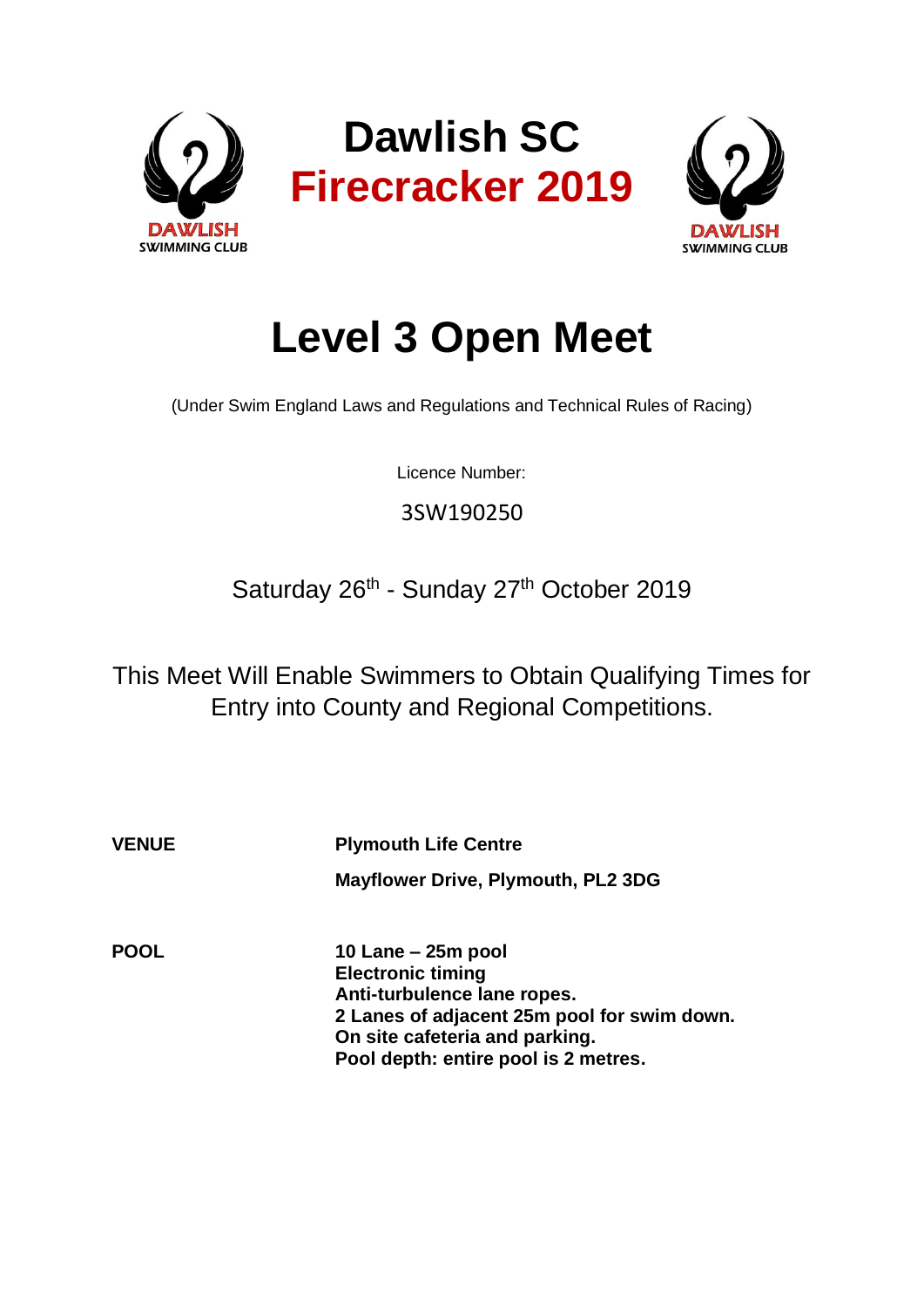| <b>AGE GROUPS</b>    |                                                                                          | Male / Female 9,10,11,12,13,14,15,16/Over<br>Minimum age for entry is 9 years                                                                            |                                                          |  |
|----------------------|------------------------------------------------------------------------------------------|----------------------------------------------------------------------------------------------------------------------------------------------------------|----------------------------------------------------------|--|
| <b>AGE AS OF</b>     | 27 <sup>th</sup> October 2019 (age at last day of Meet)                                  |                                                                                                                                                          |                                                          |  |
| <b>AWARDS</b>        | Medals for the top 3 in each age group.<br>X28 awards available in our Rocket hot heats. |                                                                                                                                                          |                                                          |  |
| <b>EVENTS</b>        |                                                                                          | (All Events Heat Declared Winners)                                                                                                                       |                                                          |  |
|                      | 50m<br>100m<br>200m<br><b>100m</b><br>200 <sub>m</sub>                                   | <b>All Strokes</b><br><b>All Strokes</b><br><b>All strokes</b><br><b>Individual Medley - All Age Groups</b><br><b>Individual Medley - All Age Groups</b> | - All Age Groups<br>- All Age Groups<br>- All Age Groups |  |
| <b>ENTRY PRICING</b> | £6.50 per event                                                                          |                                                                                                                                                          |                                                          |  |
| <b>CLOSING DATE</b>  |                                                                                          | Midnight, Friday 27th September 2019                                                                                                                     |                                                          |  |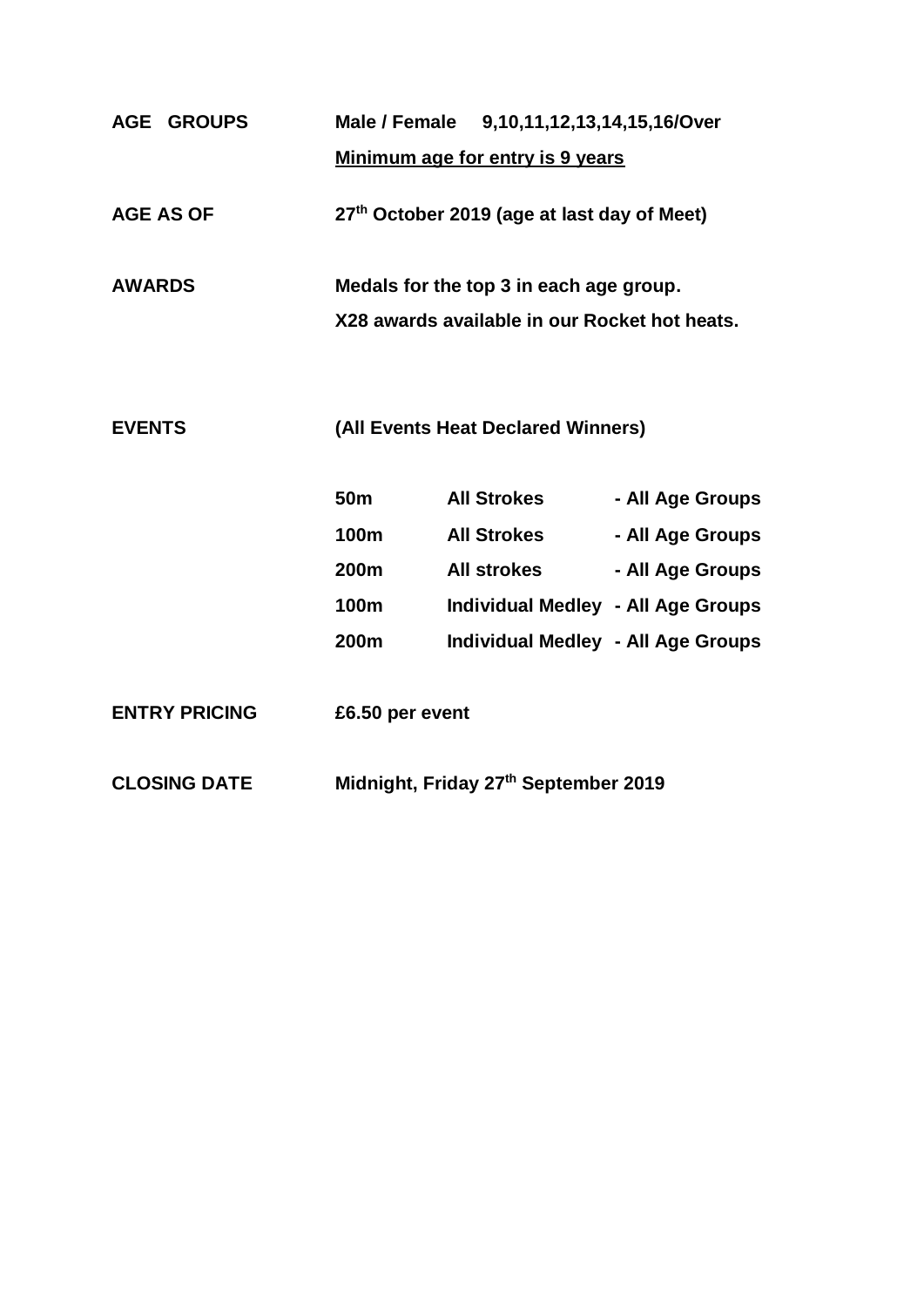### Programme of Events

## **Saturday 26th October 2019**

Session 1

Warm-up: 12.30pm

| $\underline{\mathsf{No}}$ | M/F | Event                 | <b>Ages</b> |
|---------------------------|-----|-----------------------|-------------|
| 101                       | Μ   | 200m Freestyle        | 9 & O       |
| 102                       | F   | 200m Breaststroke     | 9 & O       |
| 103                       | Μ   | 100m Backstroke       | 9 & O       |
| 104                       | F   | 50m Butterfly         | 9 & O       |
| 105                       | Μ   | 50m Breaststroke      | 9 & O       |
| 106                       | F   | 100m Freestyle        | 9 & O       |
| 107                       | Μ   | 200 Individual Medley | 9 & O       |

### Session 2

Warm-up: Not Before 3.45pm

| $\underline{\mathsf{No}}$ | M/F | Event                  | <b>Ages</b> |
|---------------------------|-----|------------------------|-------------|
| 201                       | F   | 200m Butterfly         | 9 & O       |
| 202                       | Μ   | 200m Backstroke        | 9 & O       |
| 203                       | F   | 100m Breaststroke      | 9 & O       |
| 204                       | Μ   | 50m Freestyle          | 9 & O       |
| 205                       | F.  | 100m Individual Medley | 9 & O       |
| 206                       | Μ   | 100m Butterfly         | 9 & O       |
| 207                       | F   | 50m Backstroke         | 9 & O       |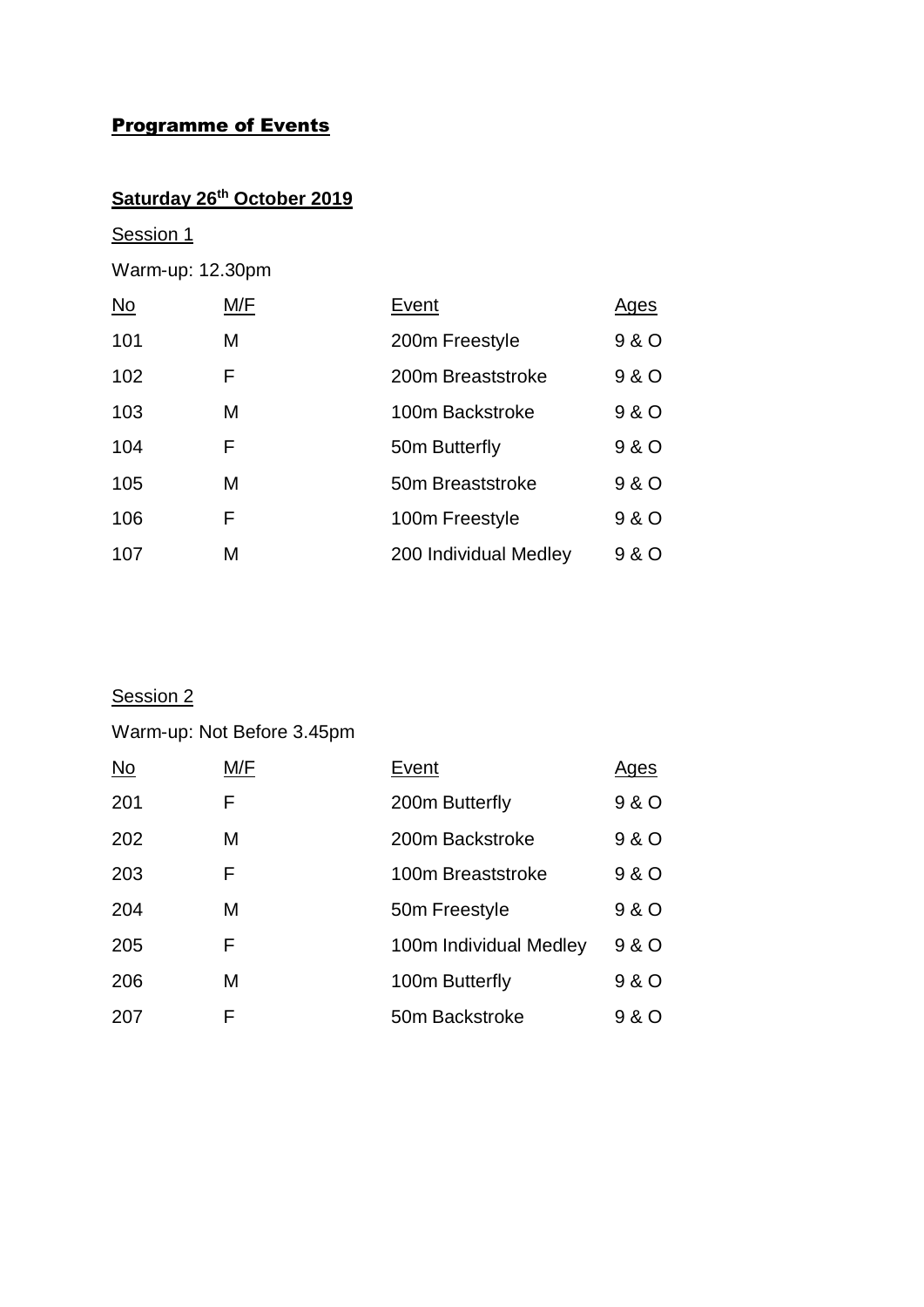## **Sunday 27th October 2019**

### Session 3

Warm-up: 11.30am

| $\underline{\mathsf{No}}$ | M/F | Event                 | <b>Ages</b> |
|---------------------------|-----|-----------------------|-------------|
| 301                       | F   | 200m Freestyle        | 9 & O       |
| 302                       | М   | 200m Breaststroke     | 9 & O       |
| 303                       | F   | 100m Backstroke       | 9 & O       |
| 304                       | Μ   | 50m Butterfly         | 9 & O       |
| 305                       | F   | 50m Breaststroke      | 9 & O       |
| 306                       | Μ   | 100m Freestyle        | 9 & O       |
| 307                       | F   | 200 Individual Medley | 9 & O       |

### Session 4

## Warm-up: Not Before 2.45pm

| $\underline{\mathsf{No}}$ | M/F | Event                     | <u>Ages</u> |
|---------------------------|-----|---------------------------|-------------|
| 401                       | M   | 200m Butterfly            | 9 & O       |
| 402                       | F   | 200m Backstroke           | 9 & O       |
| 403                       | M   | 100m Breaststroke         | 9 & O       |
| 404                       | F   | 50 <sub>m</sub> Freestyle | 9 & O       |
| 405                       | M   | 100m Individual Medley    | 9 & O       |
| 406                       | F   | 100m Butterfly            | 9 & O       |
| 407                       | М   | 50m Backstroke            | 9 & O       |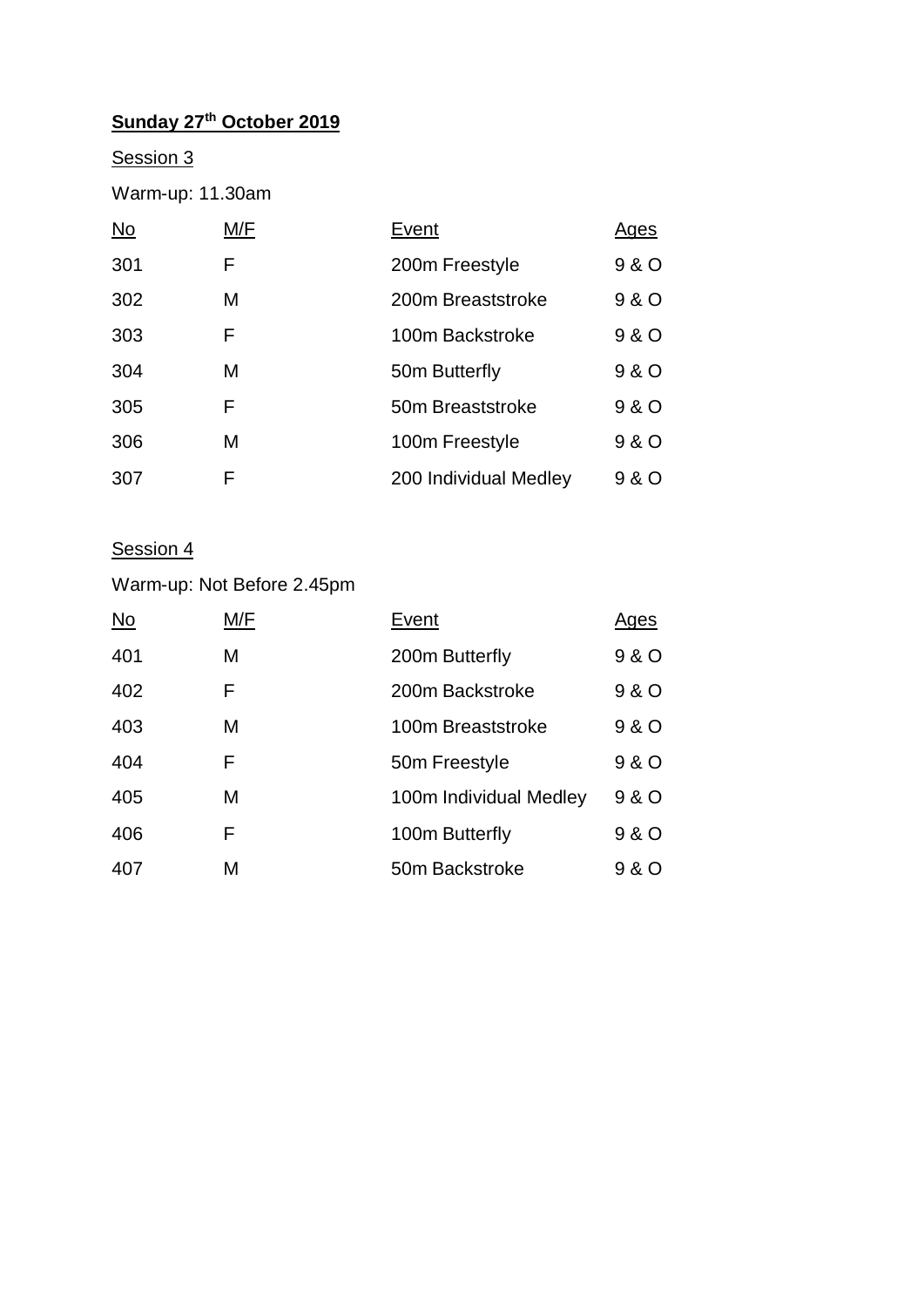

## **SWIMMER'S ENTRY FORM**

**Dawlish Swimming Club Firecracker 2019 Licensed Level 3 26TH /27TH OCTOBER**

License No: 3SW190250

**CLOSING DATE: FRIDAY 27 TH SEPTEMBER 2019**

#### **SWIMMER'S DETAILS**

| Male / Female (please circle)  | <b>ASA Number:</b>        |
|--------------------------------|---------------------------|
| <b>First Name</b>              |                           |
| <b>Last Name</b>               |                           |
| Date of birth                  | Age on<br>27 October 2019 |
| <b>Address</b>                 |                           |
|                                |                           |
|                                |                           |
|                                | Postcode:                 |
| <b>Contact Telephone No's:</b> |                           |
| <b>Swimming Club</b>           |                           |

| <b>Event</b>    | <b>Entry Time</b> | Event             | <b>Entry Time</b> |
|-----------------|-------------------|-------------------|-------------------|
| 50m Freestyle   |                   | 50m Breaststroke  |                   |
| 100m Freestyle  |                   | 100m Breaststroke |                   |
| 200m Freestyle  |                   | 200m Breaststroke |                   |
| 50m Backstroke  |                   | 50m Butterfly     |                   |
| 100m Backstroke |                   | 100m Butterfly    |                   |
| 200m Backstroke |                   | 200m Butterfly    |                   |
| 100m IM         |                   | 200m IM           |                   |

#### **PAYMENT**

Number of events entered \_\_\_\_\_\_\_\_\_\_\_\_ @ £6.50 (per event)  $\rightarrow$  **Total payment of £\_\_** 

| I agree to the rules and conditions of this meet. |  |                                               |  |
|---------------------------------------------------|--|-----------------------------------------------|--|
| Signed<br>(swimmer).                              |  | Signed (guardian)<br>(if swimmer under $18$ ) |  |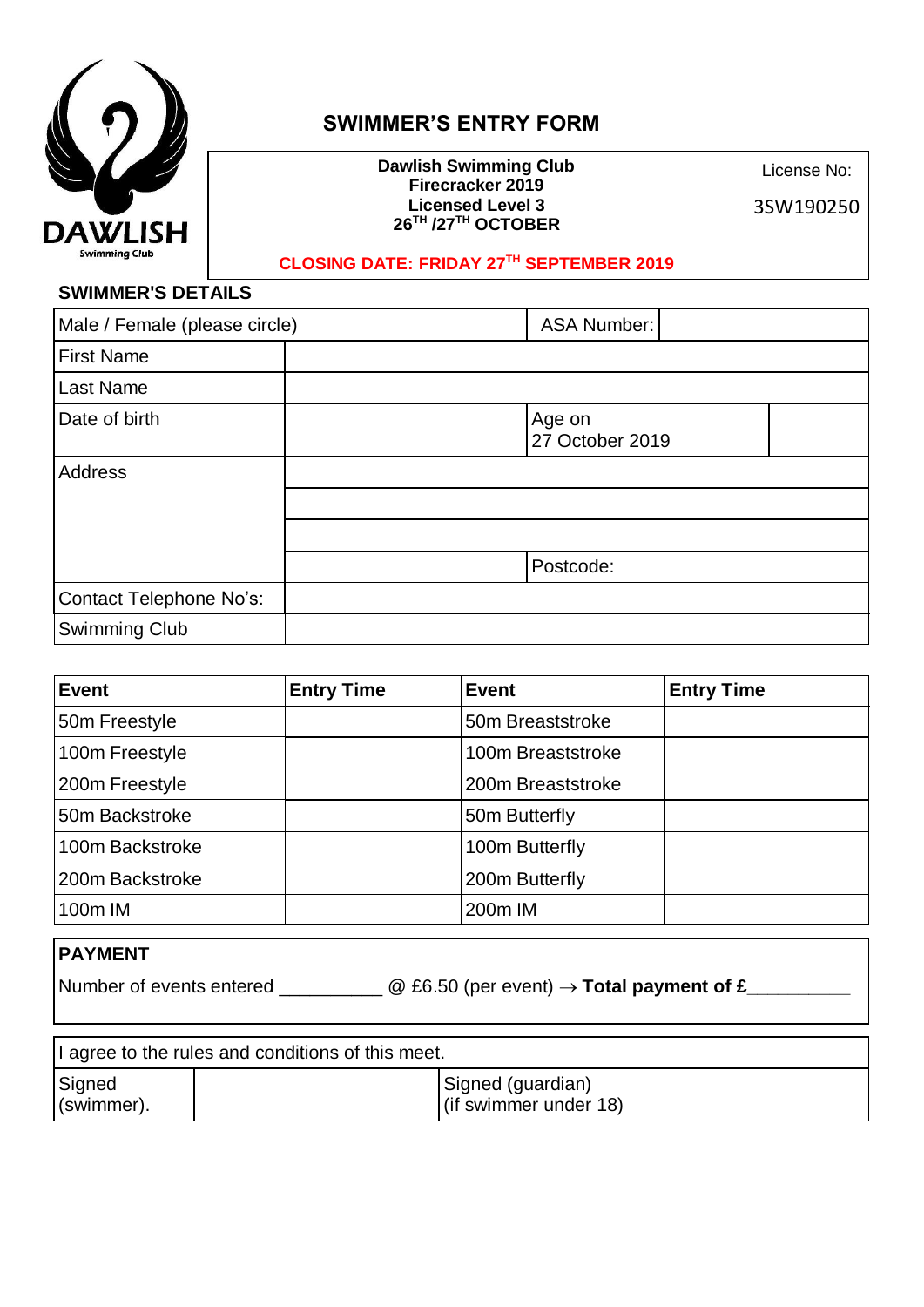# **Officials Nomination Form**

To allow us to accept as many entries as possible and ensure a smoothly run event, we require officials who are willing to assist. In recognition of this expenses will be provided for licenced officials along with food and refreshments.

| <b>Full Name:</b>        |    |                       |                  |         |                |
|--------------------------|----|-----------------------|------------------|---------|----------------|
| <b>Name of Club:</b>     |    |                       |                  |         |                |
| <b>Qualification:</b>    |    | (delete as necessary) |                  |         |                |
|                          | J1 | J2                    | <b>Starter</b>   | Referee | <b>Trainee</b> |
| <b>Telephone Number:</b> |    |                       |                  |         |                |
| Email:                   |    |                       |                  |         |                |
| <b>ASA Number:</b>       |    |                       |                  |         |                |
|                          |    |                       |                  |         |                |
|                          |    |                       |                  |         |                |
| <b>Sessions Which</b>    |    | <b>SESSION 1</b>      | <b>SESSION 2</b> |         |                |

**You are available For (please circle):** 

| <b>SESSION 1</b> | <b>SESSION 2</b> |
|------------------|------------------|
| <b>SESSION 3</b> | <b>SESSION 4</b> |

**Please return completed forms as early as possible to:**  [competitionsdawlishsc@outlook.com](mailto:competitionsdawlishsc@outlook.com)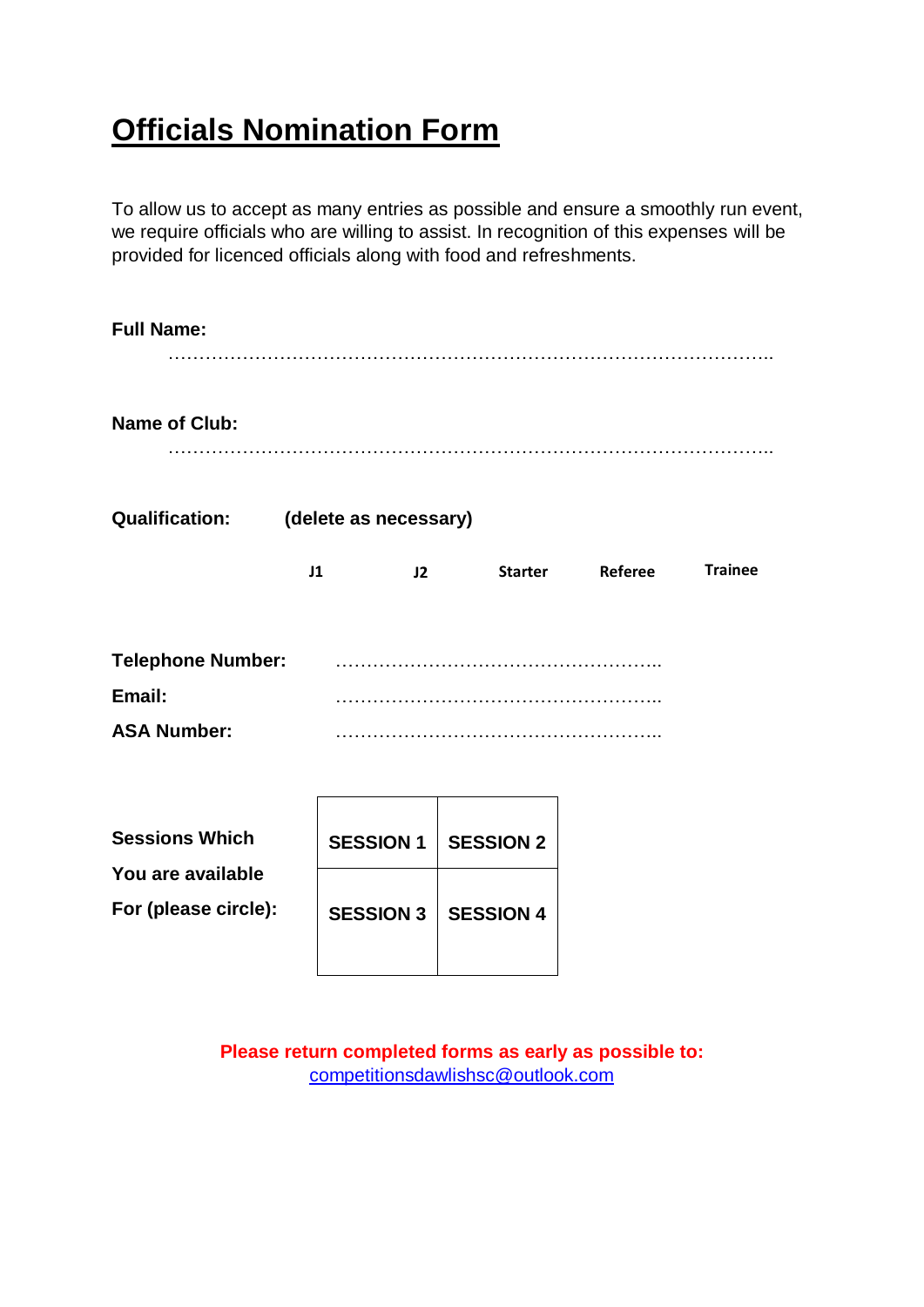# **TEAM ENTRY SUMMARY SHEET**

#### **FOR COMPLETION BY A NOMINATED CLUB REPRESENTATIVE AND SENT TO THE DAWLISH SWIMMING CLUB COMPETITION SECRETARY.**

**The Hy-Tek entry file for this meet will be available on our website: dawlishswimmingclub.co.uk or by request; competitionsdawlishsc@outlook.com**

| <b>Club</b>            |  |
|------------------------|--|
| <b>Contact Name</b>    |  |
| <b>Address</b>         |  |
| Telephone (Day)        |  |
| <b>Telephone (Eve)</b> |  |
| <b>Mobile</b>          |  |
| E-Mail                 |  |

| <b>Total No. of Individual</b><br><b>Meet Entries</b> |  | $^\circledR$ | £6.50 Hy-Tek Entries | $=$ |  |
|-------------------------------------------------------|--|--------------|----------------------|-----|--|
| No. of Day Coach Passes                               |  | @            | £10.00               | =   |  |
| No. of Weekend Coach<br><b>Passes</b>                 |  | @            | £15.00               | $=$ |  |
| <b>Closing Date: Friday 27th September</b><br>2019    |  | Total:       |                      |     |  |

**Electronic entries to be e-mailed to competitionsdawlishsc@outlook.com with an electronic copy of this form & pdf summary of entries.**

**Payment of entry fees may be made by BACS or cheque made payable to: Dawlish Swimming Club.** 

**Sort Code: 30-96-06 Account: 01399501**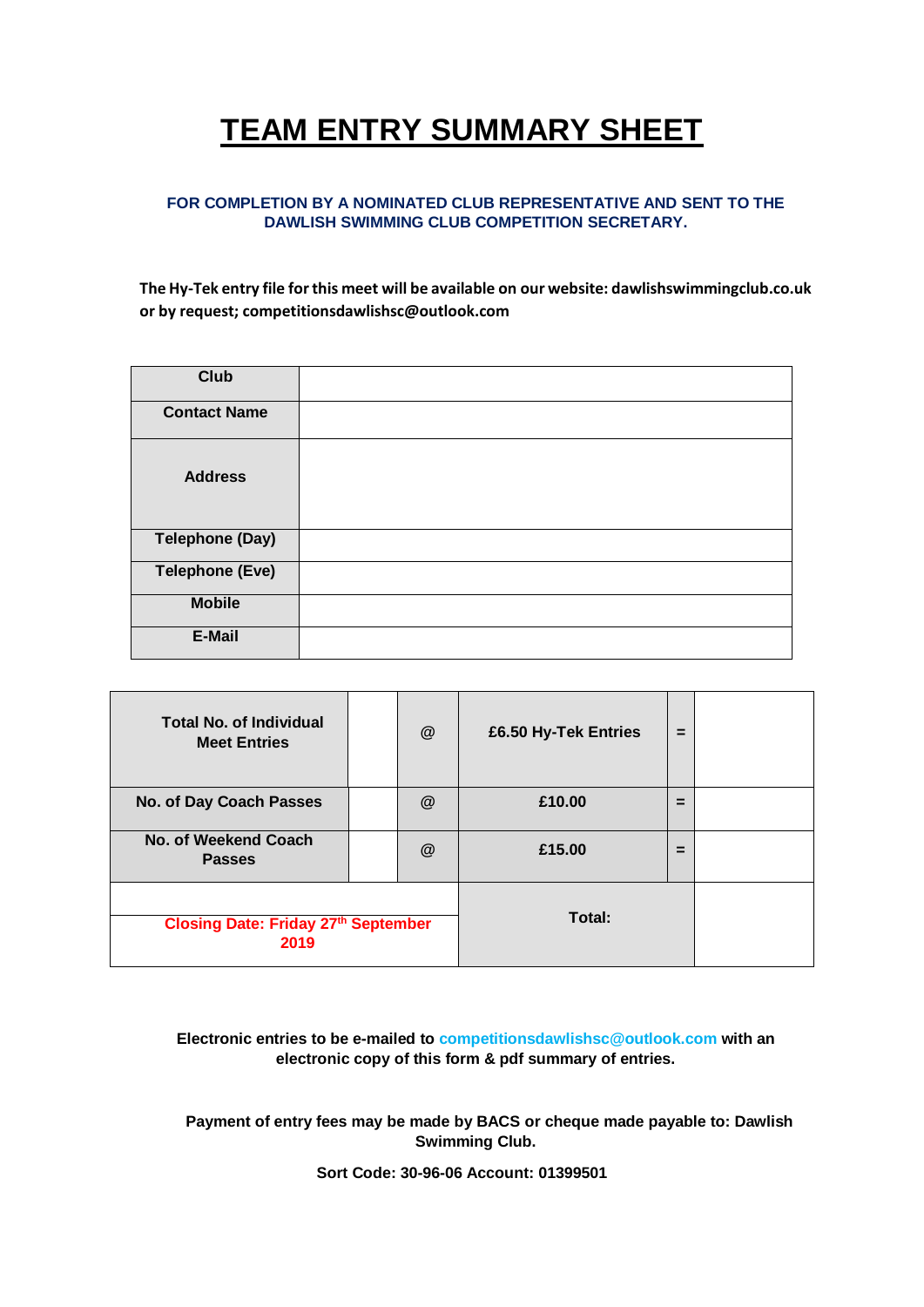# **Coach / Team Manager Pass Application**

| <b>Full Name</b>              |  |           |  |
|-------------------------------|--|-----------|--|
| Name of Club                  |  |           |  |
| Position e.g. Coach / TM      |  |           |  |
| Address                       |  |           |  |
|                               |  | Post Code |  |
| Tel. No.                      |  |           |  |
| Email address                 |  |           |  |
| <b>DBS Certificate Number</b> |  |           |  |
| <b>ASA Number</b>             |  |           |  |

| Signed | Club secretary |
|--------|----------------|
|--------|----------------|

Payment for coaches passes should be made with entries.

No passes will be available on the day. Please be aware that there will be no access to the poolside without a coach's pass.

All completed forms to be returned to: [competitionsdawlishsc@outlook.com](mailto:competitionsdawlishsc@outlook.com)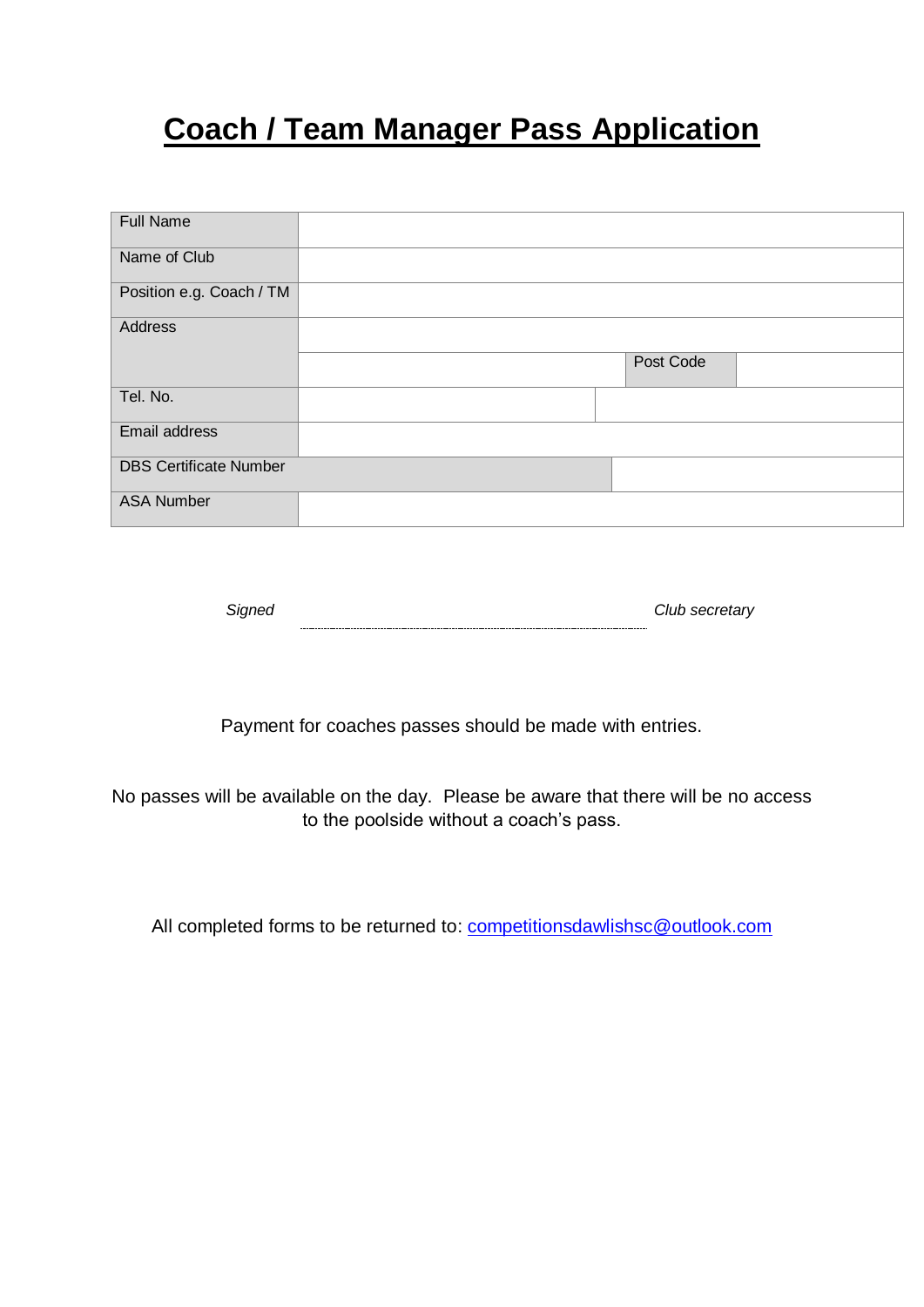#### **Dawlish SC Firecracker 2019**

Licence: 3SW190250

#### 26<sup>th</sup>/27<sup>th</sup> October 2019 @ Plymouth Life Centre.

#### **Conditions**

The competition will be held under Swim England Laws, Regulations and Technical Rules of Racing. This event is LICENSED by the Swim England at Level 3.

- (1) All competitors must be category 2 registered.
- (2) Registration must be with the Swim England, Swim Wales or Scottish Swimming.
- (3) The Promoter of the Open Meet is Dawlish Swimming Club and its Committee.
- (4) The pool length is 25m. Ten lanes will be equipped with electronic timing and anti-wave lane ropes.
- (5) There will be two lanes available in an adjacent pool at Plymouth Life Centre for 'swim down' run at the discretion of nominated swim marshals and the on-duty lifeguards.
- (6) All events are Heat Declared Winners.
- (7) The events are as follows: Individual - 50m: Back, Breast, Fly, Free. 100m: Back, Breast, Fly, Free, and Medley. 200m: Back, Breast, Fly, Free and Medley.
- (8) AGE GROUPS 9,10,11,12,13,14,15,16/Over

(9) Individual Age Groups for awards are 9, 10, 11, 12, 13, 14, 15, 16/over. Age will be as at  $27<sup>th</sup>$ October 2019. Awards will be given to the top 3 placed swimmers in all age groups.

(10) Heats will include all age groups combined and swimmers will be seeded by entry times. No amendments to seeding will be made on the day.

(11) Entries must not exceed the upper-limit time for each event.

(12) 'Over the Top Starts' will be used at the Referee's discretion.

(13) The Data Protection Act 2018 applies for stored results.

(14) The Entry Fee is £6.50 per event.

(15) The entry file will be made available at [www.dawlishswimmingclub.co.uk](http://www.dawlishswimmingclub.co.uk/) and upon request.

(16) Entries must be submitted by Hy-Tek electronic entry file format to competitionsdawlishsc@outlook.com or by other at the discretion of the meet organiser.

(17) Written, deck or substituted entries will not be accepted.

(18) No entries will be accepted or amended after the closing date of midnight Friday  $27<sup>th</sup>$ September 2019.

(19) If the event is excessively over-subscribed, the promoters reserve the right to reject some of the slowest entries within each age group at their discretion.

(20) Entries will not be registered unless accompanied with the correct entry fee.